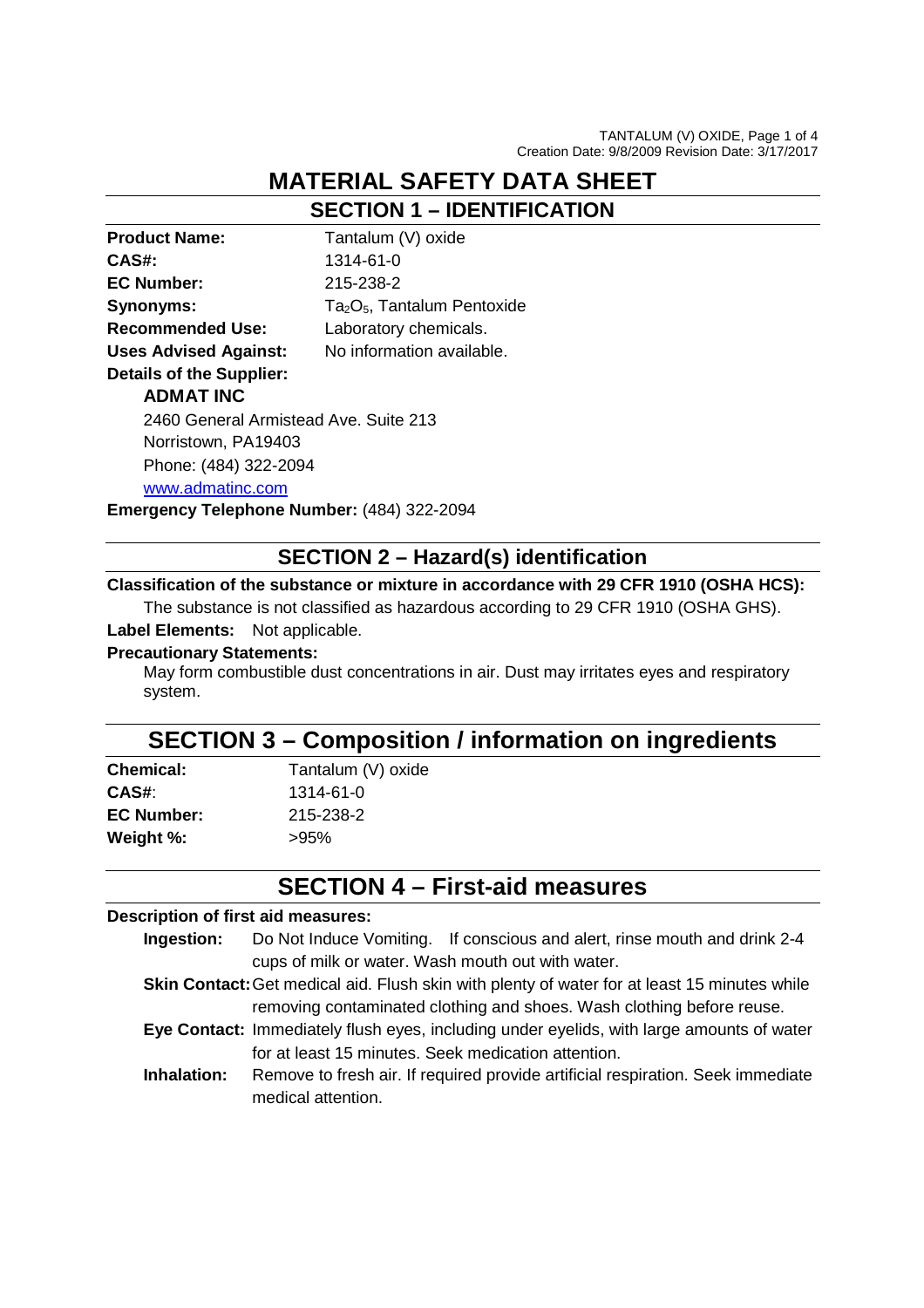**Most important symptoms/effects:** No information available

**Indication of immediate medical attention and special treatment needed:** 

No information available.

## **SECTION 5 – Fire-fighting measures**

### **Suitable extinguishing media:**

The product is not flammable. Use normal firefighting procedures which suit the surrounding fire.

**Unsuitable extinguishing media:** No information available.

### **Specific hazards arising from the chemical:**

Fine dust dispersed in air may irritate eyes, respiratory system and ignite **Special protective equipment and precautions for fire-fighters:** 

Wear self-contained respirators and other protective gear which suits the surrounding fire.

## **SECTION 6 – Accidental release measures**

### **Personal precautions, protective equipment and emergency procedures:**

Wear protective equipment. Keep unprotected persons away. Ensure proper ventilation.

**Environmental precautions:** Do not allow material to be released in to the environment. Do not flush and prevent chemical from entering drains. Consult state, local or federal EPA regulations for proper disposal.

### **Methods and materials for containment and cleaning up:**

Vacuum or sweep up material and place into a suitable disposal container. Avoid generating dusty conditions. Provide ventilation.

## **SECTION 7 – Handling and storage**

### **Precautions for safe handling:**

Avoid contact with skin and eyes. Do not breathe or ingest dust.

#### **Conditions for safe storage:**

Keep in tightly closed containers. Store in cool, dry and well-ventilated place.

## **SECTION 8 – Exposure controls/personal protection.**

### **Control parameters:**

**PEL(USA):** Long-term value – 5 mg/m<sup>3</sup> dusts as Ta.

**REL(USA):** Short-term value – 10 mg/m<sup>3</sup> dusts.

Long-term value – 5 mg/m<sup>3</sup> dusts.

**TLV(USA):** Withdrawn

**Appropriate engineering controls:** None under normal use conditions

### **Personal protective equipment:**

 **Eye/face protection:** Chemical safety goggles

**Skin/body protection:** Protective work clothing(wear long sleeve shirt/pants, closed-toed shoes). Rubber gloves.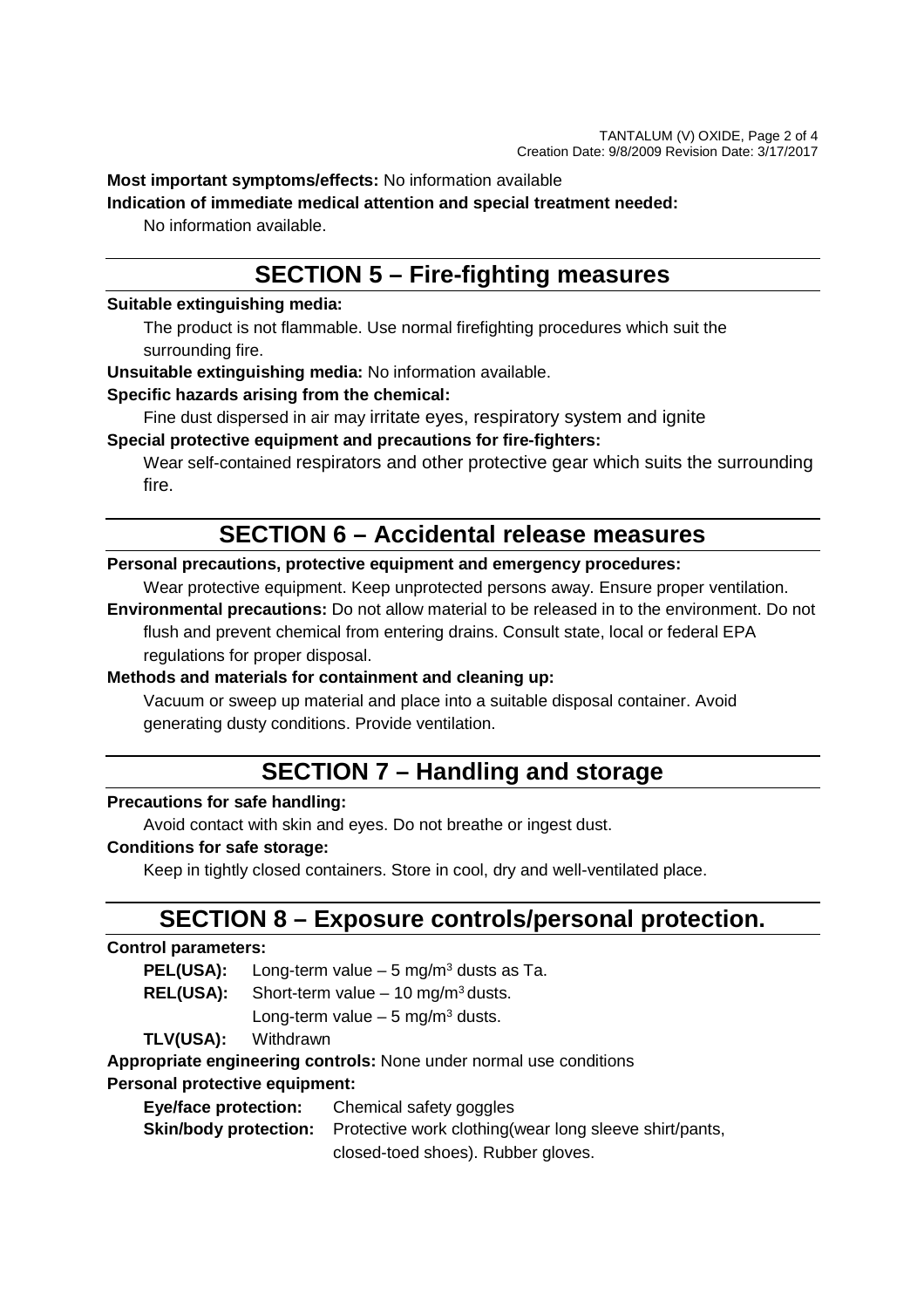**Respiratory protection:** No protective equipment needed under normal use conditions. **Other:** When handling do not eat, drink or smoke.

# **SECTION 9 – Physical and chemical properties**

| Powder solid              |
|---------------------------|
| Off white                 |
| Odorless                  |
| No information available. |
| Not applicable.           |
| 1870°C / 3400°F           |
| No information available. |
| No information available  |
| Not applicable.           |
| No information available. |
| No information available. |
| No information available. |
| Not applicable.           |
| No information available. |
| Insoluble in water.       |
| No information available. |
| No information available. |
| No information available. |
| Not applicable.           |
| 441.89                    |
|                           |

# **SECTION 10 – Stability and reactivity**

**Reactivity:** Not known. **Possibility of hazardous reactions:** Reacts with strong oxidizing agents. **Conditions to avoid:** No information available. **Incompatible materials: Calcular COXIDIZING** agents Hazardous decomposition products: None under normal use conditions.

**Chemical Stability:** Stabile under recommended conditions.

# **SECTION 11 – Toxicological information**

| 8000mg/kg (rat).                      |
|---------------------------------------|
| Not listed.                           |
| Not listed.                           |
| No information available.             |
| No information available.             |
| May cause irritation of skin and eye. |
|                                       |